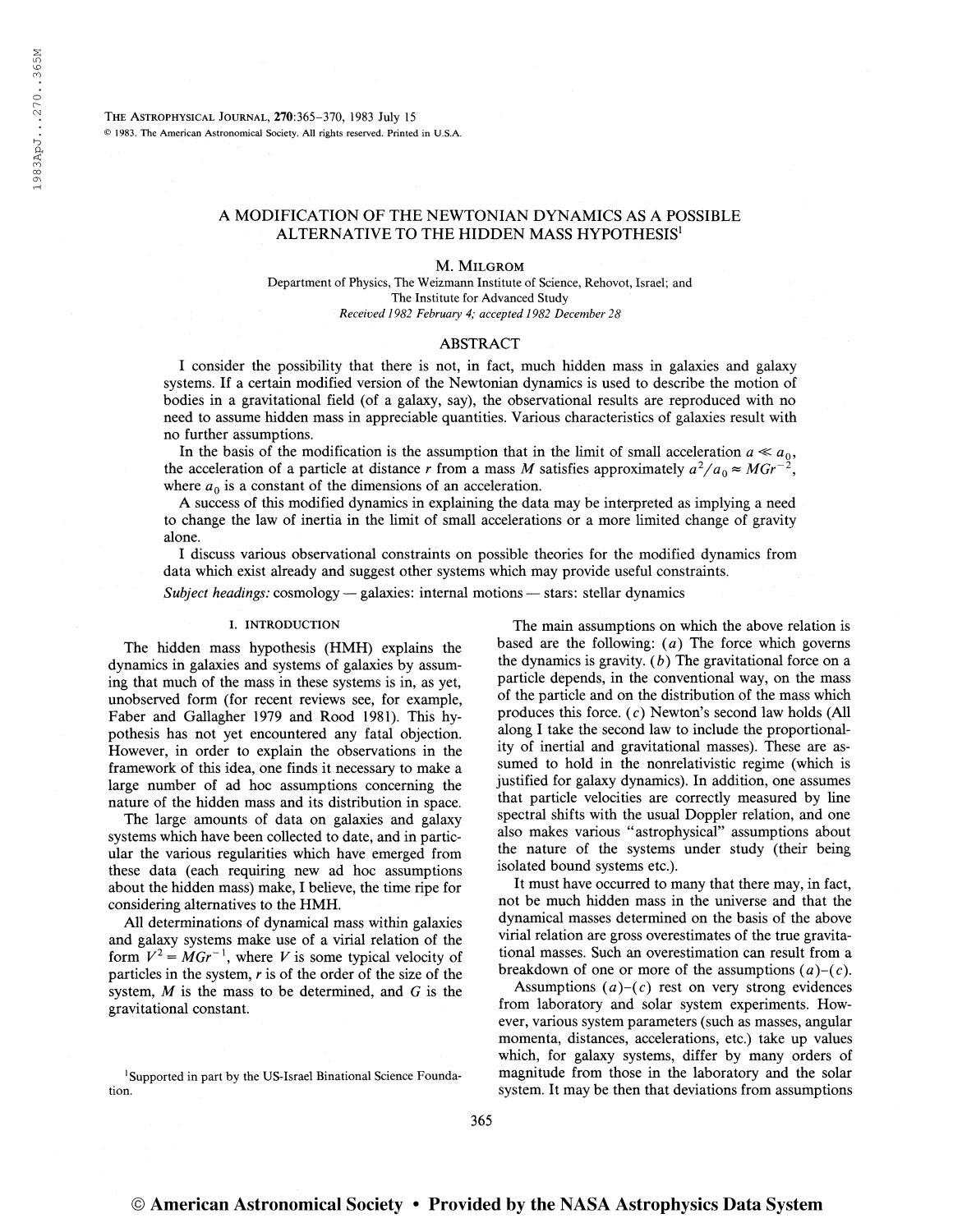$(a)-(c)$ , which are important for galaxy dynamics, have escaped detection in the laboratory and/or the solar system.

Perhaps the first possibility which comes to mind is that the distance dependence of the gravitational force that the distance dependence of the gravitational force<br>deviates from the  $r^{-2}$  law. I believe that this possibility can now be ruled out if it is to be the sole modification of assumptions  $(a)-(c)$  above. This point is discussed in Milgrom (1983a, hereafter Paper II, § III).

I have considered the possibility that Newton's second law does not describe the motion of objects under the conditions which prevail in galaxies and systems of galaxies. In particular I allowed for the inertia term not to be proportional to the acceleration of the object but rather be a more general function of it. With some simplifying assumptions I was led to the form

$$
m_g \mu (a/a_0) a = F,
$$
 (1)

$$
\mu(x \gg 1) \approx 1, \qquad \mu(x \ll 1) \approx x,
$$

replacing  $m_g a = F$ . Here  $m_g$  is the gravitational mass of a body moving in an arbitrary static force field  $\bm{F}$  with acceleration  $a(a = |a|)$ . The force field **F** is assumed to depend on its sources and to couple to the body, in the conventional way. Equation (1) is assumed to hold in some fundamental frame of reference. For accelerations much larger than the acceleration constant  $(a_0)$ ,  $\mu \approx 1$ , and the Newtonian dynamics is restored.

In two accompanying papers I study the implications of this modification for various aspects of the dynamics within galaxies (Paper II) and systems of galaxies (Milgrom 1983 $b$ , hereafter Paper III). As far as I have checked, the use of the modified form of the dynamics removes the necessity to assume the existence of mass besides that which is observed directly. In addition, a number of the observed regularities in the properties of galaxies result most naturally from equation (1). I determine, in Paper II, the acceleration constant, in a few termine, in Paper II, the acceleration constant, in a few<br>independent ways, and find  $a_0 \approx 2 \times 10^{-8}$  cm s<sup>-2</sup> which turns out to be of the same order as  $CH_0 = 5 \times 10^{-8}$ <br>  $(H_0/50 \text{ km s}^{-1} \text{ Mpc}^{-1}) \text{ cm s}^{-2}$ .  $^{-1}$  Mpc<sup>-1</sup>) cm s<sup>-2</sup>.

In this paper I discuss matters of principle concerning mainly the possible interpretation of equation (1). In particular, it is emphasized that the analysis of galaxies and systems of galaxies only makes use of a set of assumptions which is weaker than equation (1). Various interpretations and formulations of the modified dynamics are possible at this stage. Equation (1) is only an effective working formula, of limited validity, which is based on these assumptions and, as I explain below, it does not constitute a theory.

In § II, I discuss the basic assumptions and possible interpretations of the modified dynamics. In § III, I discuss observational constraints on possible theories. In § IV, I consider briefly constraints from solar system experiments. Section V is a discussion.

## II. POSSIBLE INTERPRETATIONS

I arrived at equation (1) by considering the possibility that, in the limit of small accelerations, the inertia force is not proportional to the acceleration, as a mean of doing away with the hidden mass. As the simplest working hypothesis for the nonrelativistic regime, I assumed that  $(i)$  the inertia force of an object is still proportional to the gravitational mass of that object,  $(ii)$ that the acceleration still depends only on the force at the position of the object  $\boldsymbol{F}$  as deduced conventionally from the distribution of its sources,  $(iii)$  that the inertia force is still in the direction of the acceleration (isotropy), and the most crucial assumption was  $(iv)$  that in the limit of small accelerations the inertia becomes quadratic in the acceleration so that the rotation curve of a finite galaxy becomes flat asymptotically. As a result of assumption  $(iv)$  a new constant of the dimensions of acceleration,  $a_0$ , must be introduced. Defining  $a_0$  such that for  $a \to 0$ :  $m_g(a/a_0)a = F$  and requiring that the that for  $a \to 0$ :  $m_q(a/a_0)$   $a = F$  and requiring that the conventional dynamics is restored for  $a \rightarrow \infty$  we get equation (1).

It should be stressed that equation (1) can at most be considered an effective working formula. As I discuss below it must have a limited applicability. We are thus still in need of a theory for the modified dynamics even in the nonrelativistic regime.

The analysis in Papers II and III, which demonstrates the success of the modified dynamics in explaining the dynamics in galaxies and galaxy systems and which, at the moment, is the only justification for introducing it, actually makes use of a set of assumptions weaker than equation (1). I shall list these assumptions below.

In the first place, all the applications in Papers II and III deal with purely gravitational systems. It is thus possible that the dynamics need be modified only when gravitational forces are involved, in which case we will consider the modification one of gravity and not of the law of inertia. For example, the specific formulation of equation (1) can be rewritten in terms of a modified gravitational field g:

$$
g = a_0 I^{-1} (g_N/a_0) e_N,
$$
 (2)

where  $g_N$  is the conventional gravitational acceleration field in the direction  $e_N$ , and  $I^{-1}$  is the inverse function of  $I(x) = x\mu(x)$ . The acceleration of a particle in the modified field is then given by  $a = g$ . This formulation has all the limitations of equation (1) I discuss below. Note, for example, that  $g$  is not always derivable from a potential (it is, when we have a problem with spherical, plane or cylindrical symmetry).

If it turns out that the conventional dynamics has to be modified, in the limit of small acceleration, for whatever combination of forces produces this acceleration (the forces are always assumed to depend on their respective sources and to couple to matter in the con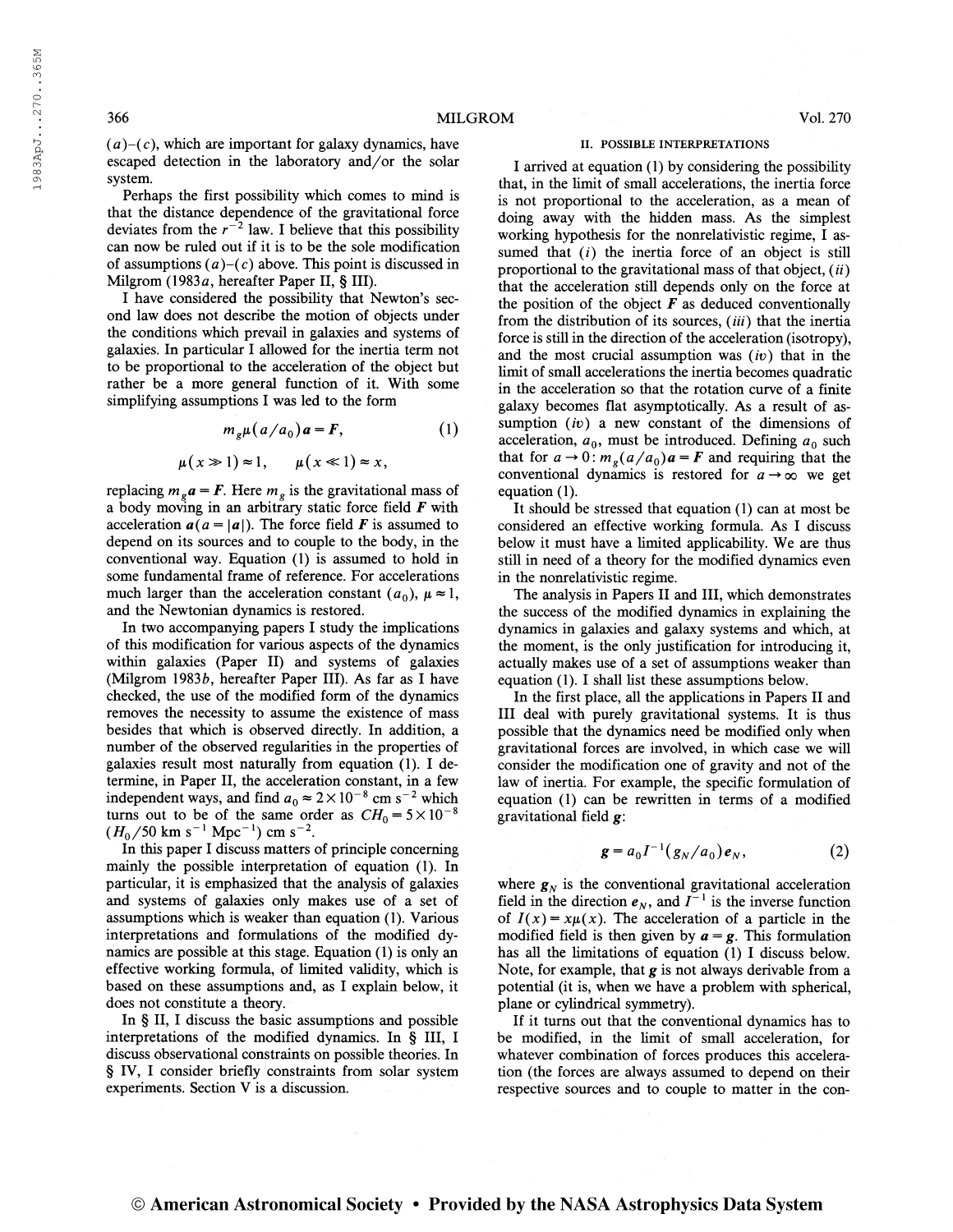ventional way), we will consider the modification to be one of inertia. In principle it is easy to distinguish between the two possibilities by considering, say, a charged particle subject to an electric field which almost balances a gravitational force with  $g_N \gg a_0$  such that the resulting acceleration, a, satisfies  $a \ll a_0$ .

The assumptions from which the results of Papers II and III follow and which, I think, should form the basis of a theory are the following:  $(a)$  The Newtonian dynamics of a gravitating system (and perhaps of an arbitrary one) break down in the limit of small accelerations.  $(b)$  In this limit the acceleration,  $a$ , of a test particle is given by  $a^2/a_0 \approx g_N$  ( $g_N$  being the conventional gravitational acceleration), (c) The acceleration constant  $a_0$  plays all the possible roles of such a constant in the modified dynamics (that of the proportionality factor as defined above, the transition acceleration from the Newtonian to the non-Newtonian regime and the width of the transition regime). The different determinations of  $a_0$  in Paper II, which give similar results, are based on these different roles.

These basic assumptions apply to the motion of a test particle in the static mean field of a system as in all the applications in Papers II and III. As is demonstrated in these papers, the basic assumptions already have some strong and inevitable predictions concerning galaxy dynamics. However, these assumptions are not sufficient for describing the dynamics of an arbitrary A-body system, for which we shall need a theory. There are many theories which one can build around the above assumptions. In the next two sections I discuss various constraints on such theories.

## III. OBSERVATIONAL CONSTRAINTS ON THE THEORY

In looking for tests and constraints on various possible theories I found it useful to consider many-body systems S within which a subsystem s can be defined over the extent of which, the acceleration field of  $S(s)$ excluded) can be considered constant. For example, s can be a star or a binary in the field of a galaxy S. Let g be the (modified) gravitational acceleration produced by S at the position of s, and  $a_i$  the typical internal acceleration within s (that of particles within s, with respect to its c.m.). Classify the systems according to whether  $a_i$ , and/or g are smaller or larger than  $a_0$  and whether  $a_i > g$  or  $a_i < g$ . Cases for which all these inequalities are strong, provide particularly clear-cut constraints. In Figure <sup>1</sup> I show schematically regions in the  $a_i$ -g plane which correspond to astrophysical systems of particular interest.

Important tests are obtained, for example, by comparing the implications of the theory with the observed behavior of actual systems related to the following questions.

1. How is the c.m. acceleration of  $s$  within  $S$  affected by the internal dynamics in 5? In particular, is the c.m.



Fig. 1.—A schematic classification of some composite systems according to their typical internal  $(a_i)$  and c.m.  $(g)$  accelerations. A: Atomic, nuclear, everyday systems, solar system, etc. B: Atoms, stars, binaries, etc. in the field of a galaxy. C: A galaxy in the field of a neighbor galaxy, of a group or of a cluster. D: The Local Group in the field of the Local Supercluster. E: Globular clusters in the field of a galaxy. F: Laboratory low acceleration experiments freely falling in the field of the Earth + Sun. G: Long-period comets-Sun system in the field of the galaxy. H: Open clusters in the solar neighborhood. I: Dwarf elliptical galaxies in the field of the Milky Way.

acceleration always equal to g (like that of a test particle) even when  $a_i \gg a_0$ ?

2. How is the internal dynamics within s affected by the external field g? In particular, if  $a_i \ll a_0$ , should the modified dynamics be implemented even when  $g \gg a_0$ ?

These questions are related to each other at least because they find a common answer, for the large acceleration limit, in the strong equivalence principle (SEP) (see, for example, Weinberg 1972 for a definition of the SEP). It is not clear to what extent the theory of the modified dynamics should obey this principle.

A third question concerns the behavior of photons in a gravitational field with  $g \ll a_0$ .

Consider first question <sup>1</sup> above. The bodies, the motions of which are assumed in Papers II and III to be described by equation (1) (or equivalently eq. [2]) are not structureless. Stars, gas clouds, binary stars, galaxies, etc. are all composite, and the internal accelerations of their constituents, down to the level of elementary particles, much exceed  $a_0$  (for example, the gravitational acceleration within atomic nuclei are larger than  $10^2 a_0$ ). If we use equation (1) to obtain the acceleration of the constituents when this is much larger than  $a_0$  we will not get the correct answer for the c.m. acceleration of the whole body when this is much smaller than  $a_{0}$ . It is mainly for this reason that equation (1) cannot be considered a satisfying theory. Equation (1) may give the acceleration of the constituents correctly to a high accuracy. However, as the c.m. acceleration is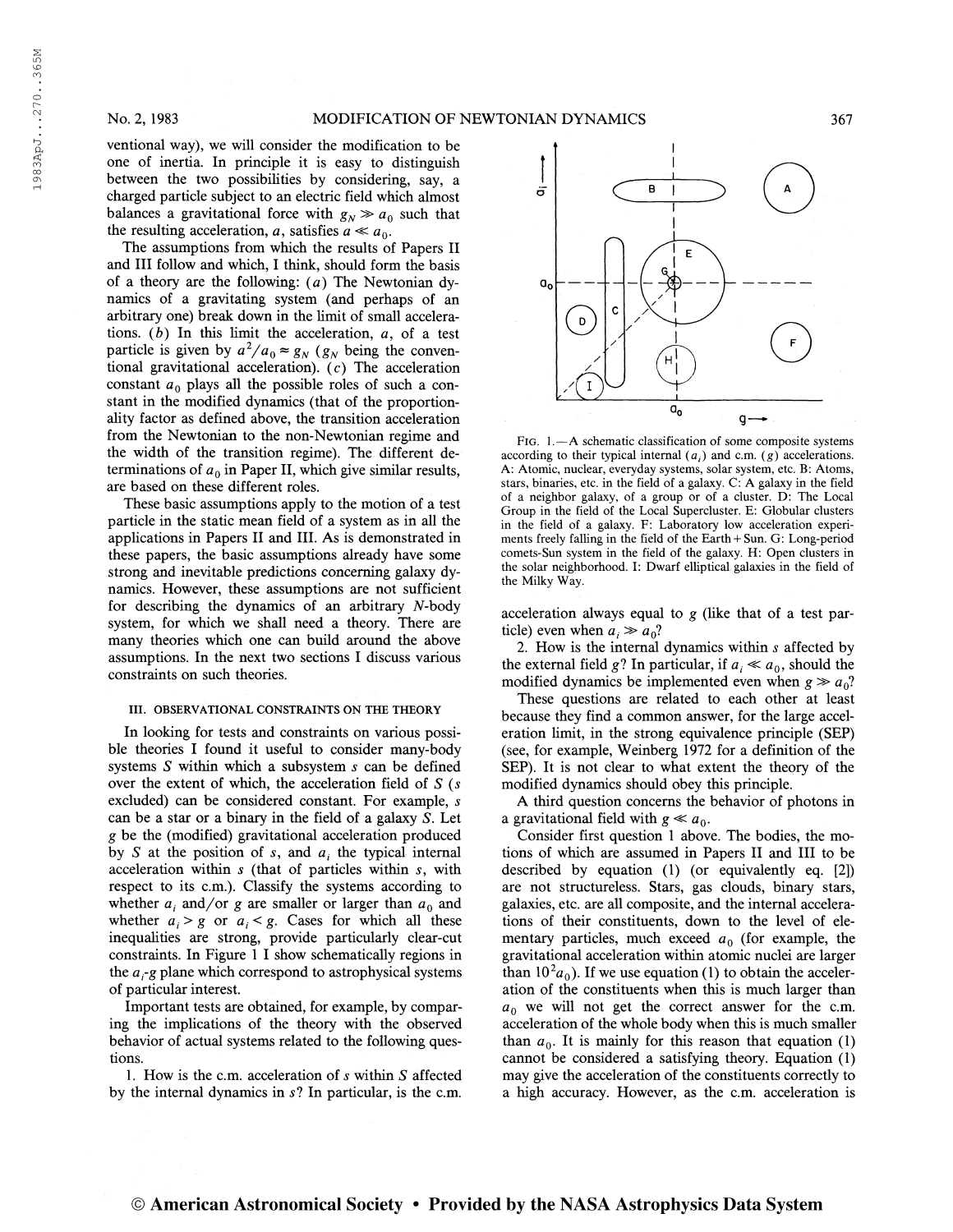only a relatively very small remnant left after the cancellation of the internal contributions to the acceleration, it may come out in large error. In applying equation (1) in Papers II and III I have implicitly assumed that it does describe the motion of the c.m. of objects in the static mean field of a larger system, even when their internal accelerations are large.

Evidence exists that objects of very different structure have the same acceleration at a given position in a galaxy. This evidence is based, for example, on the agreement between rotation curves derived from the 21 cm line, from stellar lines, from H II region lines, etc. Also, the velocity distributions of different classes of disk objects near the Sun all have the same center to within the observational errors (a few percent). Thus, at least near the Sun, these various objects (disk stars of various types, binaries, H i clouds, etc.) have approximately the same galactic rotational velocity. The theory one seeks should thus obey the SEP in region B of Fig. <sup>1</sup>  $(a_i \gg a_0)$  at least to the accuracy needed to justify its use as in Papers II and III. Bekenstein and Milgrom (1983) describe a nonrelativistic theory which satisfies the basic assumptions of the modified dynamics and also satisfies this last constraint.

Consider now the question of how an external acceleration affects the internal dynamics of a system. Had the SEP been vahd in the modified dynamics, there would be no such effects at all. If this was the case, the rotation curves of galaxies should stay flat to very large radii even when these galaxies are accelerated in the field of a cluster, say (assuming that tidal effects can be neglected). The validity of the SEP would also imply that stellar systems with very small internal accelerations  $(a_i \ll a_0)$  would always exhibit a large mass discrepancy when analyzed with the conventional dynamics. The data on open clusters in the solar neighborhood (region H in Fig. 1) appear to be in conflict with this result. (I am grateful to E. Salpeter and to S. Tremaine for pointing out the importance of these systems.) Jones  $(1970a, b)$  finds a dynamically deduced mass for the Pleiades and Praesepe which is only about a factor 1.5 larger than the mass accounted for by stars in these clusters. The internal accelerations in these clusters are, however, a few times  $(5-10)$  smaller than  $a_0$ , and if the SEP is obeyed by the modified dynamics, we would expect a larger mass discrepancy than is observed.

Note, however, that an open cluster, near the Sun, is accelerated in the field of the Galaxy with  $g = V_0^2 / r_0 = 2 \times 10^{-8} (V_0 / 220 \text{ km s}^{-1})^2 (r_0 / 8 \text{ kpc})^{-1} \text{ cm s}^{-2} \approx a_0$ . We are then compelled to conclude that the internal dynamics of the open clusters embedded in the field of the Galaxy is different from that of a similar but isolated cluster. When the external field  $g$  (and hence the resultant acceleration) become comparable to or larger than  $a_0$ , the internal dynamics approaches and eventu-

ally becomes Newtonian even when the internal accelerations themselves are much smaller than  $a_0$ . In this case we would expect only a small mass discrepancy in the open clusters. A theory which satisfies this constraint will not obey the strong equivalence principle. An observer in an elevator freely falling in an external homogeneous field can measure effects of this field.

For example, the model Lagrangian theory discussed by Bekenstein and Milgrom (1983) obeys this constraint. The existence of such a theory is of prime importance. However close to the truth this theory is found to be eventually, it already serves to show that the basic assumptions of the modified dynamics needed for the applications in Papers II and III, the additional observational constraints I discussed above, and the usual conservation laws, are not inconsistent with each other.

Generalizing the implication from open clusters, I think one should adopt the following working prescription for describing the internal dynamics of a system in an external field  $g \gg a_i$ : the internal dynamics is quasi-Newtonian, namely, internal accelerations are approximately proportional to  $MGr^{-2}$  (and not to its square root). However, particles behave as if their inertial masses are about a factor  $\mu(g/a_0)$  smaller than their gravitational masses (or as if  $G$  is effectively a factor  $[\mu(g/a_0)]^{-1}$  larger. This is the prescription implied by equation (1): If  $g_N^i$  is the conventional internal gravitational acceleration produced by the mass in a system  $s$  which itself is in an external modified field  $g$ :  $\mu(g/a_0)g = g_N$ , where  $g_N$  is the external field calculated in the conventional way, and if  $g \gg a_i$ , we can expand equation (1) to first order in  $a_i = a - g$  to get

$$
\boldsymbol{a}_i + L\boldsymbol{e}(\boldsymbol{e} \cdot \boldsymbol{a}_i) = \left[\mu(g/a_0)\right]^{-1} \boldsymbol{g}_N^i. \tag{3}
$$

Here *e* is a unit vector in the direction of g and  $L =$  $d\ln[\mu(x)]/d\ln x$  at  $x = g/a_0$ . For  $g \gg a_0$ ,  $\mu = 1$  and  $L = 0$  and the internal dynamics is exactly Newtonian  $(a_i = g_N^i)$  even when  $a_i \ll a_0$ . In general  $0 \le L \le 1$  and  $a_i$  is still proportional to  $g^i_N$  (although it is not in the same direction as  $g^i_N$ ). The main deviation from the conventional dynamics is the increase of a by a factor conventional dynamics is the increase of a by<br> $[\mu(g/a_0)]^{-1}$  which can be very large if  $g \ll a_0$ .

For example, an open cluster of a given mass and radius will have to have different velocity dispersions to support itself when put at different locations in the galaxy. It has to have the conventional value ( $\sigma^2$  ~  $MGr^{-1}$ ) when the external field of the galaxy is Newtomian  $(g \gg a_0)$  and a larger value  $\sigma^2 \sim (MG/r)$  $[\mu(g/a_0)]^{-1}$  when  $a_0 > g \gg a_i$ . When the external field becomes smaller than  $a_i$ , the internal dynamics is not quasi-Newtonian any more.

The best potential test of these suggestions I can think of involves the dwarf elliptical galaxies in the vicinity of the Milky Way (region I in Fig. 1). They are discussed in Paper II.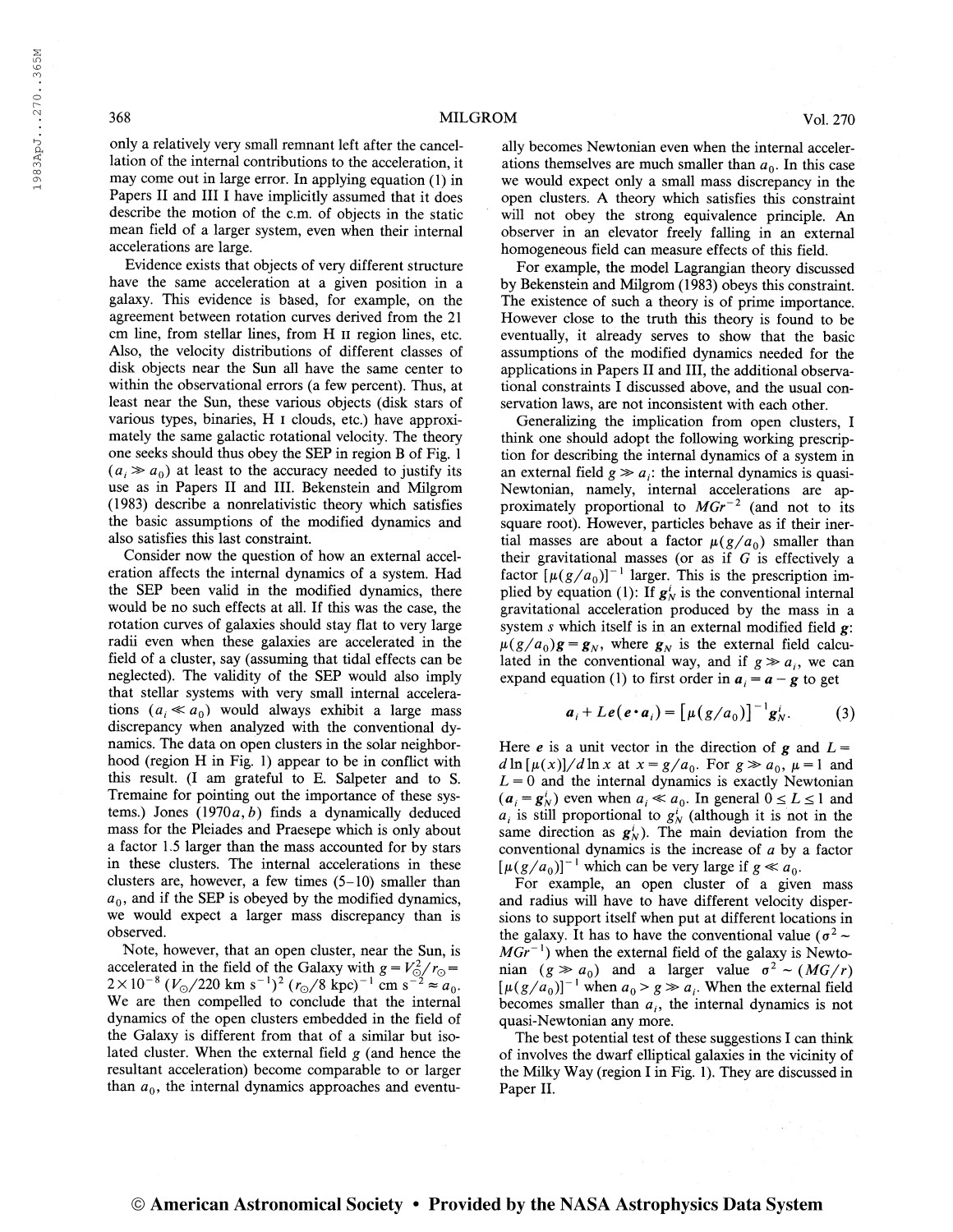1983ApJ. . .270. .365M

1983ApJ...270..365M

The study of open clusters seems to imply that the modified dynamics cannot obey the strong equivalence principle. The study of the effects of a constant, external acceleration field on the internal dynamics of a system, if feasible, may thus provide a most powerful test of the modified dynamics.

I cannot offer a prescription for evaluating the behavior of photons in a gravitational field with  $g \le a_0$ . The recently discovered phenomena of gravitational lensing of quasar images by the gravitational fields of galaxies and galaxy clusters (e.g., Walsh, Carswell, and Weyman 1979 and Young et al. 1980) may be used to study this question observationally. An interesting question arises in this connection: if the modified dynamics is valid, do photons and massive particles give the same (fictitious) mass distribution when their trajectories in the field of this mass are analyzed with the conventional dynamics? For example, if we first obtain the mass distribution in a galaxy from the rotation curve, using the conventional dynamics, and then use this mass to calculate light bending, do we get the correct answer according to the modified dynamics?

### IV. SOLAR SYSTEM EXPERIMENTS

At the moment I cannot suggest a feasible laboratory experiment to test the ideas discussed above.

The effects of the modification on solar system dynamics depend strongly on the way  $\mu$  approaches 1 asymptotically. If  $\mu(x)$  can be expanded in powers of  $1/x$  for  $x \rightarrow \infty$  (i.e., it is not, for example, of the form  $1/x$  for  $x \to \infty$  (i.e., it is not, for example, of the form<br> $1 - e^{-x}$ ), I write to lowest order in  $x^{-1}$ ,  $\mu(x) \approx 1 - Ax^{-n}$ .

I considered two effects for which there exist accurate data:

1. The perihelion precession of Mercury: The shift per revolution due to the proposed modification is (to lowest order in the eccentricity of the orbit)

$$
\delta \phi_n \approx 2(4n+1)(2n-1)^{-1} \pi A \left( M_{\odot} G / r^2 a_0 \right)^{-n} . (4)
$$

Here  $r$  is the radius of the orbit. The effect due to general relativity is (Weinberg 1972)  $\delta \phi_g \approx 6\pi (M_\odot G/RC^2)$ . For Mercury  $\delta\phi_1/\delta\phi_8 \approx 0.28$  A (for  $a_0 = 2 \times 10^{-8}$ ) cm s<sup>-2</sup>). As the observed precession agrees with the prediction of general relativity to within  $5 \times 10^{-3}$ (Shapiro 1980 and references therein), the effect of the modification I have discussed would be easily detected if  $A \sim 1$  and  $n = 1$ . The case  $n = 1$  can thus be ruled out if  $A > 0.02$ . For  $n = 2$  the effect for Mercury is smaller by  $3 \times 10^{-9}$  and would be practically undetectable.

2. As  $\mu(a/a_0)$  differs from body to body in the solar system (and may be time dependent), we get effects similar to those of variations in the ratio of inertial to gravitational mass from body to body. The situation here is also quite clear cut. The case  $n = 1$  can be ruled out by the upper limit on the difference between the ratios of inertial to gravitational masses of the Earth and

Moon (the Nordvedt effect) (Shapiro 1980 and references therein). For  $n = 2$  the effect in the Earth-Moon system is about  $10^{-4}$  times smaller than what could be detected by the experiment. In estimating the size of the effect I assumed (to maximize the effect) that the Earth and Moon's motions are described separately by equation (1).

One class of objects, in the solar system, our view of which is greatly affected by the proposed modification is that of the long-period comets. A popular view is that they come from a spherical storage shell between  $3 \times 10^4$ AU and  $10<sup>5</sup>$  AU centered on the solar system (the Oort cloud) (see, for example, Oort 1963 and Marsden 1974 and references therein).

The transition radius at which the conventional gravitational acceleration produced by the Sun is  $a_0$  is given tational acceleration produced by the Sun is  $a_0$  is given<br>by  $r_t = (M_\odot G/a_0)^{1/2} \approx 8.2 \times 10^{16}$  cm = 5.5 × 10<sup>3</sup> AU and is much smaller than the radius of the Oort cloud deduced with the conventional dynamics. It can be shown that, if the modified dynamics is valid, the longperiod comets come in fact from the vicinity of  $r_t$ . Comets with parameters which, with the conventional dynamics, would give aphelion distances between  $r<sub>t</sub>$  and infinity (and even some of the apparently unbound ones), all have aphelion distances of order  $r<sub>t</sub>$  in the modified dynamics. All bodies are bound in the gravitational field of any mass, as the effective potential is logarithmic at large distances.

I have not yet studied this problem enough to make it a useful test.

### V. DISCUSSION

I find that by using a certain modification of the Newtonian dynamics, in the limit of small accelerations, those observational aspects of galaxies and galaxy systems which I have looked into can be understood with no need to assume hidden mass. At the moment, the appeal of the proposed modification rests on its phenomenological success.

It is not clear, at the moment, whether the modification is to be interpreted as a modification of gravity only or whether it need be implemented whenever the accelerations are very small for whatever combination of forces is involved.

Practically all the results of Papers II and III can be derived from a minimal set of assumptions on the basis of which one may be able to build many different theories. An example of a nonrelativistic effective Lagrangian theory which satisfies the basic assumptions and the additional observational constraints discussed in this paper will be described by Bekenstein and Milgrom (1983).

It seems to me that in looking for an ultimate theory, the Mach principle may serve as a most useful guide. The fact that the value of  $a_0$  turns out to be of the order  $CH<sub>0</sub>$  appears to be particularly significant in this con-